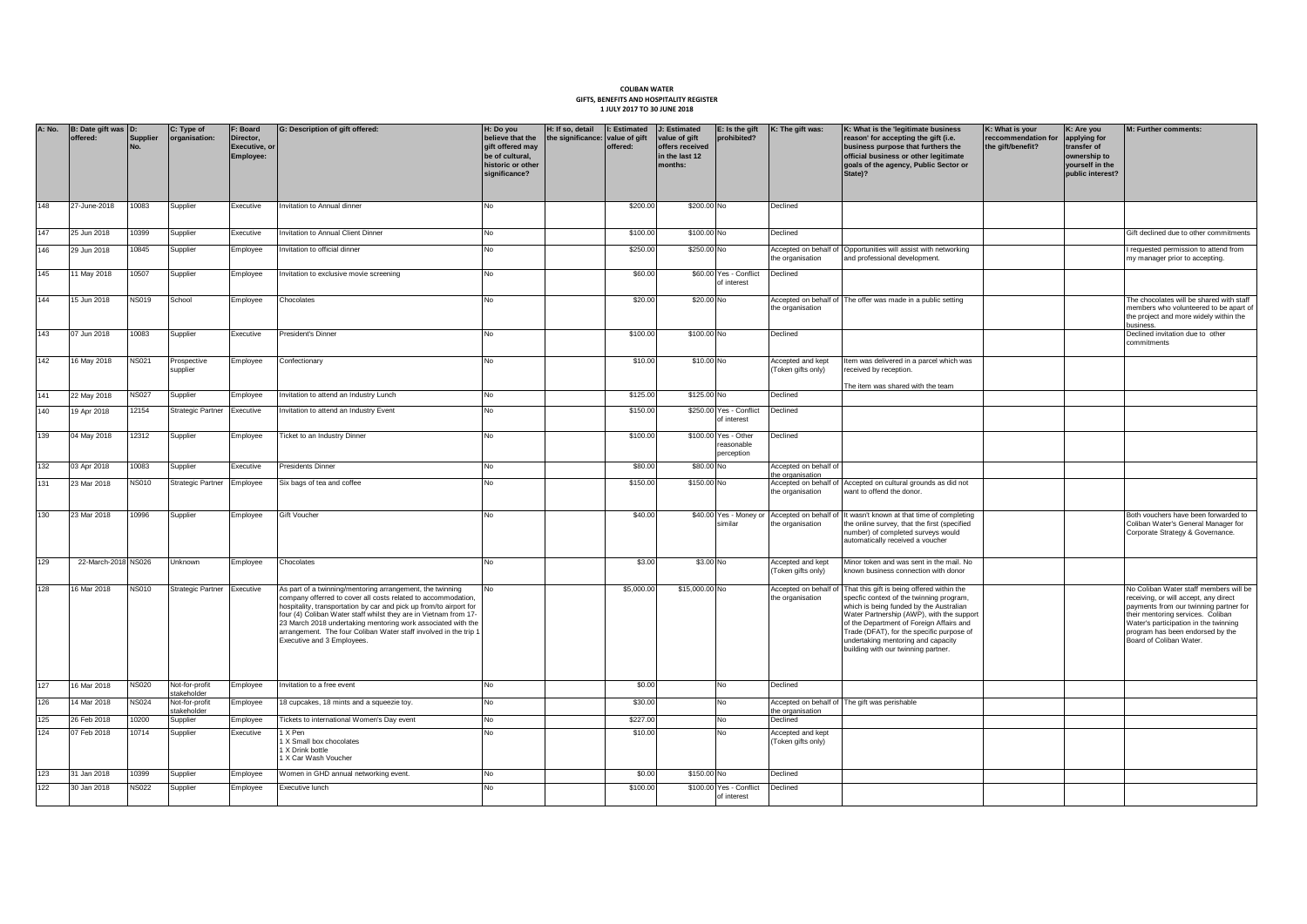| 121 | 16 Jan 2018 | <b>NS025</b> | International<br>Water Industry<br>body | Employee  | A box of biscuits                                                        | Yes | It is Japanese<br>custom to offer a<br>jift when visiting               | \$20.00  | \$20.00 No  |                                           | the organisation                               | Accepted on behalf of International relations and courtesy                                                                                                                                                              |  |                                                                                                                                                                                                                                       |
|-----|-------------|--------------|-----------------------------------------|-----------|--------------------------------------------------------------------------|-----|-------------------------------------------------------------------------|----------|-------------|-------------------------------------------|------------------------------------------------|-------------------------------------------------------------------------------------------------------------------------------------------------------------------------------------------------------------------------|--|---------------------------------------------------------------------------------------------------------------------------------------------------------------------------------------------------------------------------------------|
| 120 | 26 Oct 2017 | 12137        | Supplier                                | Employee  | Attendance at networking event                                           | No  |                                                                         | \$50.00  |             | \$50.00 Yes - Conflict<br>of interest     | Declined                                       |                                                                                                                                                                                                                         |  |                                                                                                                                                                                                                                       |
| 119 | 10 Jan 2018 | 11260        | Supplier                                | Employee  | RFID/SKIM card blocker                                                   | No  |                                                                         | \$5.00   | \$5.00 No   |                                           | <b>Accepted and kept</b><br>(Token gifts only) | didn't have the opportunity to decline and<br>it is a token gift.                                                                                                                                                       |  |                                                                                                                                                                                                                                       |
| 118 | 20 Dec 2017 | <b>NS023</b> | Other                                   | Employee  | 4 x \$1 scratchies                                                       | No  |                                                                         | \$4.00   |             | \$4.00 Yes - Money or Declined<br>similar |                                                |                                                                                                                                                                                                                         |  |                                                                                                                                                                                                                                       |
| 117 | 08 Jan 2018 | <b>NS017</b> | Prospective<br>supplier                 | Employee  | Desk Calendar and Mouse Mat                                              | No  |                                                                         | \$6.00   | \$6.00 No   |                                           | Accepted and kept<br>Token gifts only)         |                                                                                                                                                                                                                         |  |                                                                                                                                                                                                                                       |
| 116 | 21 Dec 2017 | 11326        | Supplier                                | Employee  | A plastic 3D holder for use with a smart phone and geospatial No<br>app. |     |                                                                         | \$5.00   | \$5.00 No   |                                           | Accepted on behalf of<br>the organisation      | Offer staff opportunity to explore 3D app<br>unctionality that may be useful for other<br>pusiness needs.                                                                                                               |  |                                                                                                                                                                                                                                       |
| 115 | 20 Dec 2017 | 12290        | Supplier                                | Employee  | Assorted items in a Water cooler bag                                     | No  |                                                                         | \$50.00  | \$50.00 No  |                                           | Declined                                       |                                                                                                                                                                                                                         |  |                                                                                                                                                                                                                                       |
| 114 | 19 Dec 2017 | 10353        | Supplier                                | Employee  | Cake                                                                     | No  |                                                                         | \$100.00 | \$100.00    | Yes - Conflict<br>of interest             | Accepted on behalf of<br>the organisation      | To maintain a strong and positive working<br>relationship with the supplier                                                                                                                                             |  |                                                                                                                                                                                                                                       |
| 113 | 14 Dec 2017 | <b>NS018</b> | Government                              | Executive | 2018 Calendar                                                            | No  |                                                                         | \$10.00  | \$10.00 No  |                                           | <b>Accepted and kept</b><br>(Token gifts only) | The calendar will be displayed in the<br>common work area.                                                                                                                                                              |  |                                                                                                                                                                                                                                       |
| 112 | 24 Nov 2017 | 10832        | Supplier                                | Executive | Cost of Attendance at function.                                          | No  |                                                                         | \$105.00 | \$105.00 No |                                           | the organisation                               | Accepted on behalf of Attending under official duties                                                                                                                                                                   |  |                                                                                                                                                                                                                                       |
| 111 | 28 Nov 2017 | <b>NS013</b> | Community group Executive               |           | Ceramic cup and pen                                                      | No  |                                                                         | \$15.00  | \$15.00 No  |                                           | Accepted on behalf of<br>the organisation      | Thank you gift for presentation by the<br>company.                                                                                                                                                                      |  |                                                                                                                                                                                                                                       |
| 110 | 22 Nov 2017 | 11359        | Supplier                                | Executive | Event invitation                                                         | No  |                                                                         | \$85.00  | \$85.00 No  |                                           | Declined                                       |                                                                                                                                                                                                                         |  |                                                                                                                                                                                                                                       |
| 109 | 06 Nov 2017 | 10800        | Government                              | Employee  | nvitation to end of year celebration                                     | No  |                                                                         | \$100.00 | \$100.00 No |                                           | Declined                                       |                                                                                                                                                                                                                         |  |                                                                                                                                                                                                                                       |
| 108 | 08 Nov 2017 | <b>NS010</b> | Strategic partner                       | Executive | Coffee and plate                                                         | Yes | Cultural<br>relationship basis<br>as part of the<br>Twinning<br>Program | \$50.00  |             | \$60.00 Yes - Money or<br>similar         | Accepted on behalf of<br>the organisation      | Cultural relationship basis as part of the<br>Twinning Program                                                                                                                                                          |  |                                                                                                                                                                                                                                       |
| 107 | 08 Nov 2017 | <b>NS010</b> | Strategic partner Executive             |           | <b>Tobacco Pipe</b>                                                      | Yes | Cultural basis as<br>part of the<br><b>Twinning</b><br>telationship     | \$60.00  |             | \$60.00 Yes - Money or<br>similar         | Accepted on behalf of<br>he organisation       | It was accepted based on cultural<br>relationship grounds as part of our visit to<br>Vietnam for the Twinning Program.                                                                                                  |  |                                                                                                                                                                                                                                       |
| 106 | 13 Nov 2017 | 10020        | Supplier                                | Executive | Invitation to attend Christmas Party                                     | No  |                                                                         | \$100.00 |             | \$100.00 Yes - Conflict<br>of interest    | Declined                                       |                                                                                                                                                                                                                         |  |                                                                                                                                                                                                                                       |
| 105 | 16 Nov 2017 | <b>NS006</b> | Government                              | Executive | nvitation to attend reception                                            | No  |                                                                         | \$25.00  | \$25.00 No  |                                           | Declined                                       |                                                                                                                                                                                                                         |  |                                                                                                                                                                                                                                       |
| 104 | 29 Nov 2017 | 10729        | Supplier                                | Employee  | The offeror is hosting a industry showcase lunch                         | No  |                                                                         | \$20.00  | \$20.00 No  |                                           | Accepted and kept<br>(Token gifts only)        | The offeror is hosting a industry showcase<br>lunch                                                                                                                                                                     |  | The event will be showcasing potential<br>technologies that could be of significant<br>interest to Coliban water in order to<br>reduce costs and to be able to field more<br>cost effective equipment and resources<br>in the future. |
| 103 | 15 Nov 2017 | 10020        | Supplier                                | Executive | Invitation to annual Christmas Party                                     | No  |                                                                         | \$60.00  | \$60.00 No  |                                           | Declined                                       |                                                                                                                                                                                                                         |  |                                                                                                                                                                                                                                       |
| 102 | 07 Nov 2017 | <b>NS010</b> | Strategic partner Employee              |           | Coffee and a souvenir plate.                                             | No  |                                                                         | \$20.00  | \$25.00 No  |                                           | Accepted on behalf of<br>the organisation      | The coffee received was donated to the<br>Coliban Water staff room. I have kept the<br>souvenir plate, which is on my desk.                                                                                             |  |                                                                                                                                                                                                                                       |
| 101 | 03 Nov 2017 | <b>NS010</b> | Strategic partner Employee              |           | Traditional water pipe and souvenir plate.                               | No  |                                                                         | \$25.00  | \$20.00 No  |                                           | Accepted and kept<br>(Token gifts only)        | contact insisted on purchasing the pipe<br>ne. I indicated our GBH policy, but they<br>insisted that this does not comply with<br>Vietnamese culture.<br>The souvenir plate was handed to me on a<br>separate occasion. |  | consider the gift to be of a personal<br>nature and intend to keep it for myself.                                                                                                                                                     |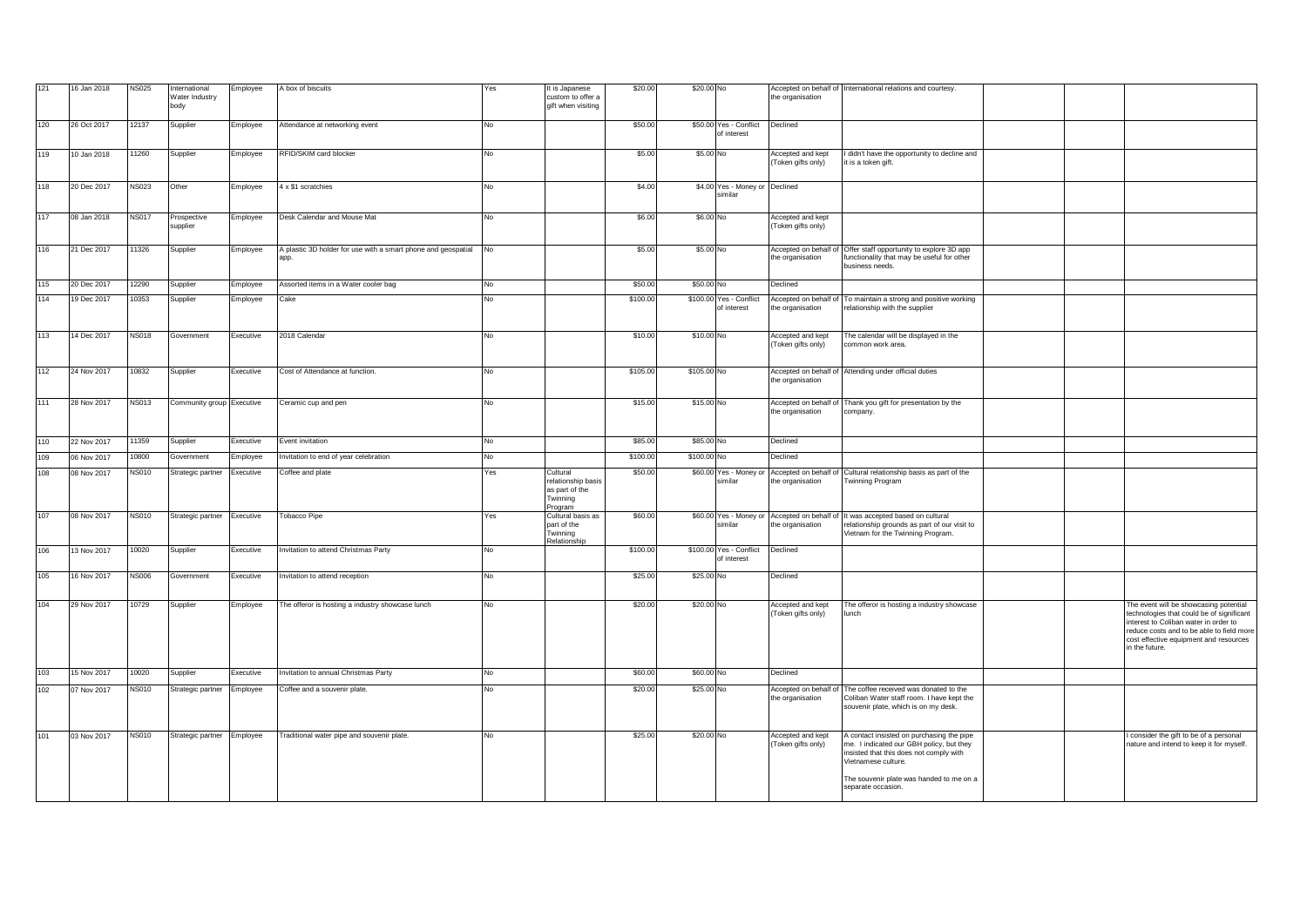| 100          |             |              |                                             |           |                                                                                                                                                                                                                                                                                                                                                                                                                                                                              |     |                                                                 | \$10.00    | \$10.00 No     |                                                        | Declined                                                      |                                                                                                                                                                                                                                                                                                                                                                |  |                                                                                                                                                                                                                                                                           |
|--------------|-------------|--------------|---------------------------------------------|-----------|------------------------------------------------------------------------------------------------------------------------------------------------------------------------------------------------------------------------------------------------------------------------------------------------------------------------------------------------------------------------------------------------------------------------------------------------------------------------------|-----|-----------------------------------------------------------------|------------|----------------|--------------------------------------------------------|---------------------------------------------------------------|----------------------------------------------------------------------------------------------------------------------------------------------------------------------------------------------------------------------------------------------------------------------------------------------------------------------------------------------------------------|--|---------------------------------------------------------------------------------------------------------------------------------------------------------------------------------------------------------------------------------------------------------------------------|
|              | 17 Nov 2017 | <b>NS016</b> | Prospective<br>supplier                     | Employee  | Open day and BBQ lunch                                                                                                                                                                                                                                                                                                                                                                                                                                                       |     |                                                                 |            |                |                                                        |                                                               |                                                                                                                                                                                                                                                                                                                                                                |  |                                                                                                                                                                                                                                                                           |
|              |             |              |                                             |           |                                                                                                                                                                                                                                                                                                                                                                                                                                                                              |     |                                                                 |            |                |                                                        |                                                               |                                                                                                                                                                                                                                                                                                                                                                |  |                                                                                                                                                                                                                                                                           |
| 99           | 13 Nov 2017 | 10020        | Supplier                                    | Employee  | Invitation to attend Christmas party of previous employer.                                                                                                                                                                                                                                                                                                                                                                                                                   | No  |                                                                 | \$0.00     |                | \$0.00 Yes - Conflict<br>of interest                   | Declined                                                      |                                                                                                                                                                                                                                                                                                                                                                |  |                                                                                                                                                                                                                                                                           |
| 98           | 04 Nov 2017 | NS010        | Supplier                                    | Employee  | Smoking Pipe                                                                                                                                                                                                                                                                                                                                                                                                                                                                 | Yes | Large smoking<br>pipe that is<br>frequently used in<br>/ietnam. | \$50.00    |                | \$50.00 Yes - Conflict<br>of interest                  | Accepted on behalf of<br>the organisation                     | Accepted to avoid offending the<br>Vietnamese water supply company and the<br>Restaurant                                                                                                                                                                                                                                                                       |  |                                                                                                                                                                                                                                                                           |
|              | 05 Nov 2017 | <b>NS010</b> | Strategic partner Employee                  |           | Commenerative Plate                                                                                                                                                                                                                                                                                                                                                                                                                                                          | No  |                                                                 | \$10.00    |                | similar                                                | \$10.00 Yes - Money or Accepted and kept<br>Token gifts only) | Plate was already bought and therefore no<br>opportunity to decline.                                                                                                                                                                                                                                                                                           |  |                                                                                                                                                                                                                                                                           |
| 96           | 07 Nov 2017 | <b>NS010</b> | Strategic partner Employee                  |           | 1). Photo album with photos of trip inside - \$10<br>2). Gift plate - \$10<br>3). 6 boxes of coffee - \$25                                                                                                                                                                                                                                                                                                                                                                   | No  |                                                                 | \$45.00    |                | \$45.00 Yes - Other<br>reasonable<br>perception        | Accepted on behalf of<br>the organisation                     | Accepted on last day of visit from<br>Vietnamese water supply company as a<br>thank you for visiting their company and<br>country.                                                                                                                                                                                                                             |  |                                                                                                                                                                                                                                                                           |
|              | 09 Nov 2017 | 10020        | Supplier                                    | Executive | nvitation to attend Christmas Party                                                                                                                                                                                                                                                                                                                                                                                                                                          | No  |                                                                 | \$50.00    | \$50.00 No     |                                                        | Declined                                                      |                                                                                                                                                                                                                                                                                                                                                                |  |                                                                                                                                                                                                                                                                           |
| $Q_{\Delta}$ | 06 Nov 2017 | 10800        | Government                                  | Executive | End of Year Celebration                                                                                                                                                                                                                                                                                                                                                                                                                                                      | No  |                                                                 | \$100.00   | \$300.00       | No                                                     | Declined                                                      |                                                                                                                                                                                                                                                                                                                                                                |  |                                                                                                                                                                                                                                                                           |
| 93           | 06 Nov 2017 | <b>NS002</b> | Not-for-profit                              | Executive | Industry full buffet breakfast with guest speaker                                                                                                                                                                                                                                                                                                                                                                                                                            | No  |                                                                 | \$30.00    | \$30.00 No     |                                                        | Declined                                                      |                                                                                                                                                                                                                                                                                                                                                                |  |                                                                                                                                                                                                                                                                           |
|              | 06 Nov 2017 | <b>NS012</b> | takeholder<br>Not-for-profit<br>stakeholder | Executive | Youth roundtable to launch 2017 discussion paper - young<br>adults and cultural diversity: experiences and challenges                                                                                                                                                                                                                                                                                                                                                        | No  |                                                                 | \$0.00     | \$0.00 No      |                                                        | Declined                                                      |                                                                                                                                                                                                                                                                                                                                                                |  |                                                                                                                                                                                                                                                                           |
|              | 03 Nov 2017 | 10098        | Supplier                                    | Executive | /IP Cocktail and Preview with guest speaker                                                                                                                                                                                                                                                                                                                                                                                                                                  | No  |                                                                 | \$30.00    | \$100.00 No    |                                                        | Declined                                                      |                                                                                                                                                                                                                                                                                                                                                                |  |                                                                                                                                                                                                                                                                           |
|              | 09 Nov 2017 | 10800        | Government                                  | Employee  | End of year celebration with a guest speaker.                                                                                                                                                                                                                                                                                                                                                                                                                                | No  |                                                                 | \$100.00   | \$100.00       |                                                        | Declined                                                      |                                                                                                                                                                                                                                                                                                                                                                |  |                                                                                                                                                                                                                                                                           |
|              | 06 Nov 2017 | 10020        | Supplier                                    | Employee  | Christmas Party                                                                                                                                                                                                                                                                                                                                                                                                                                                              | No  |                                                                 | \$100.00   | \$100.00       | Yes -<br>Inconsistent<br>with communit<br>expectations | Declined                                                      |                                                                                                                                                                                                                                                                                                                                                                |  |                                                                                                                                                                                                                                                                           |
|              | 06 Nov 2017 | 0800         | Government                                  | Executive | End of year celebrations.                                                                                                                                                                                                                                                                                                                                                                                                                                                    | No  |                                                                 | \$100.00   | \$100.00 No    |                                                        | Declined                                                      |                                                                                                                                                                                                                                                                                                                                                                |  |                                                                                                                                                                                                                                                                           |
|              | 06 Nov 2017 | 10800        | Government                                  | Employee  | nvitation to end of year celebration                                                                                                                                                                                                                                                                                                                                                                                                                                         | No  |                                                                 | \$100.00   | \$100.00 No    |                                                        | Declined                                                      |                                                                                                                                                                                                                                                                                                                                                                |  |                                                                                                                                                                                                                                                                           |
|              | 20 Jun 2017 | 10823        | Supplier                                    | Employee  | Partnership meeting including car hire, BBQ dinner,                                                                                                                                                                                                                                                                                                                                                                                                                          | No  |                                                                 | \$380.00   | \$380.00 No    |                                                        | Accepted on behalf of                                         | Partnership meeting off-site. Coliban Water                                                                                                                                                                                                                                                                                                                    |  |                                                                                                                                                                                                                                                                           |
|              |             |              |                                             |           | ccommodation, breakfast, drinks and hotel dinner                                                                                                                                                                                                                                                                                                                                                                                                                             |     |                                                                 |            |                |                                                        | the organisation                                              | paid for airfares and some meals                                                                                                                                                                                                                                                                                                                               |  |                                                                                                                                                                                                                                                                           |
| 84           | 20 Jun 2017 | 10823        | Supplier                                    | Executive | Partnership meeting including car hire, BBQ dinner,<br>accommodation, breakfast, drinks and hotel dinner                                                                                                                                                                                                                                                                                                                                                                     | No  |                                                                 | \$380.00   | \$380.00 No    |                                                        | Accepted on behalf o<br>the organisation                      | Partnership meeting off-site. Coliban Water<br>paid for airfares and some meals                                                                                                                                                                                                                                                                                |  |                                                                                                                                                                                                                                                                           |
| 83           | 31 Oct 2017 | 10445        | Supplier                                    | Employee  | A complimentary ticket to a Conference Dinner.                                                                                                                                                                                                                                                                                                                                                                                                                               | No  |                                                                 | \$100.00   | \$100.00 No    |                                                        | Accepted on behalf of<br>the organisation                     | Coliban Water encouraged employees to<br>apply to the Laurie Gleeson Development<br>ward. My application was endorsed by a<br>nember of the executive team.<br>The winner will be announced at the<br>Conference Dinner.                                                                                                                                       |  |                                                                                                                                                                                                                                                                           |
| 82           | 20 Jun 2017 | 10823        | Strategic partner Executive                 |           | Invitation to awards showcase and announcement of winners.<br>ncludes light refreshments                                                                                                                                                                                                                                                                                                                                                                                     |     |                                                                 | \$380.00   | \$380.00 No    |                                                        | the organisation                                              | Accepted on behalf of Partnership Meeting off site, Coliban paid<br>for air fares, and some meals                                                                                                                                                                                                                                                              |  |                                                                                                                                                                                                                                                                           |
| 81           | 16 Oct 2017 | 10098        | Supplier                                    | Employee  | nvitation to awards showcase and announcement of winners.<br>ncludes light refreshments                                                                                                                                                                                                                                                                                                                                                                                      | No  |                                                                 | \$50.00    | \$50.00 No     |                                                        | Declined                                                      |                                                                                                                                                                                                                                                                                                                                                                |  |                                                                                                                                                                                                                                                                           |
| 80           | 16 Oct 2017 | 10098        | Supplier                                    | Executive | nvitation to Awards Showcase                                                                                                                                                                                                                                                                                                                                                                                                                                                 | No. |                                                                 | \$50.00    | \$50.00 No     |                                                        | Declined                                                      |                                                                                                                                                                                                                                                                                                                                                                |  |                                                                                                                                                                                                                                                                           |
|              | 06 Oct 2017 | <b>NS010</b> | Strategic partner Executive                 |           | As part of the twinning/mentoring arrangement, the twinning<br>company has made the offer to cover all the costs related to<br>accommodation, hospitality, transportation by car and pick up<br>from/ to the airport for four (4) Coliban Water staff whilst they<br>are in Vietnam from 2 to 7 November 2017 undertaking<br>mentoring work associated with this mentoring arrangement.<br>The Coliban Water staff involved in the trip are 1 x Executive, 3<br>x Employees. | No  |                                                                 | \$5,000.00 | \$10,000.00 No |                                                        | Accepted on behalf of<br>the organisation                     | That this gift is being offered within the<br>specific context of the twinning program,<br>which is being funded by the Australian<br>Water Partnership (AWP), with the suppor<br>of the Department of Foreign Affairs and<br>Trade (DFAT), for the specific purpose of<br>undertaking mentoring and capacity<br>building activities with our twinning partner |  | No Coliban Water staff will be receiving,<br>or will accept, any direct payments from<br>Vietnamese water supply company for<br>their mentoring services. Coliban<br>Water's participation in the twinning<br>program has been endorsed by the<br>Board of Coliban Water. |
|              | 25 Oct 2017 | 12154        | Strategic partner                           | Executive | Invitation to attend the opening of new office complex, which<br>also includes a BBQ lunch.                                                                                                                                                                                                                                                                                                                                                                                  | No. |                                                                 | \$30.00    | \$30.00 No     |                                                        | Declined                                                      |                                                                                                                                                                                                                                                                                                                                                                |  | This is one of Coliban Water's strategic<br>partners, which has a maior contract<br>with Coliban Water.                                                                                                                                                                   |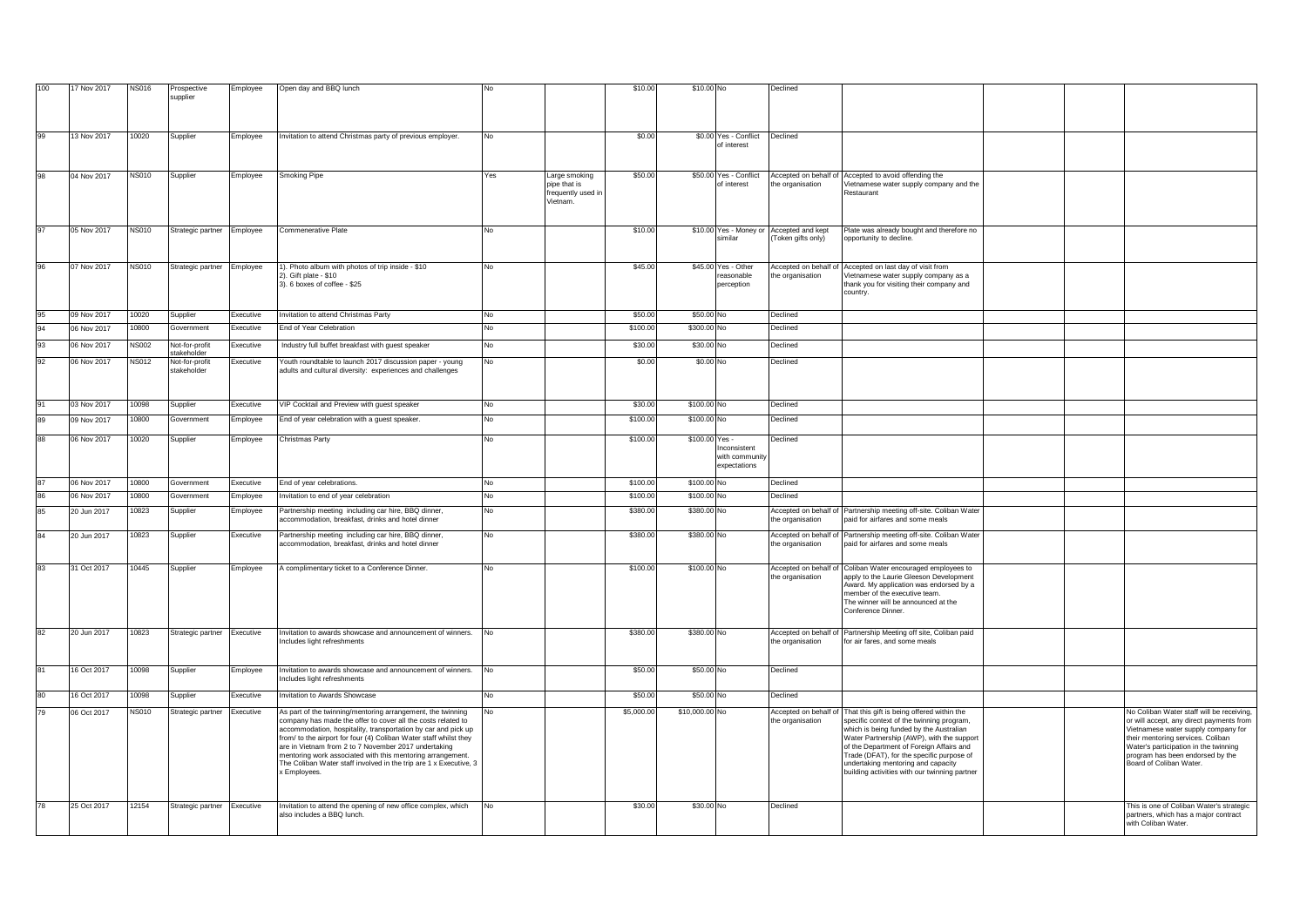|    | 05 Oct 2017 | 10104        | Supplier                     | Executive                | Invitation to a client function                                                          |                | \$100.00 | \$100.00 No   |                                    | Declined                                  |                                                                                                                                                                                                                                                            |  | This is a large consultancy firm that                                                                                              |
|----|-------------|--------------|------------------------------|--------------------------|------------------------------------------------------------------------------------------|----------------|----------|---------------|------------------------------------|-------------------------------------------|------------------------------------------------------------------------------------------------------------------------------------------------------------------------------------------------------------------------------------------------------------|--|------------------------------------------------------------------------------------------------------------------------------------|
|    |             |              |                              |                          |                                                                                          |                |          |               |                                    |                                           |                                                                                                                                                                                                                                                            |  | regularly offers seminars with hospitality<br>attached to current, former or potential                                             |
|    |             |              |                              |                          |                                                                                          |                |          |               |                                    |                                           |                                                                                                                                                                                                                                                            |  | clients, including water industry clients.                                                                                         |
|    |             |              |                              |                          |                                                                                          |                |          |               |                                    |                                           |                                                                                                                                                                                                                                                            |  |                                                                                                                                    |
| 76 | 02 Oct 2017 | <b>NS010</b> | Strategic partner Executive  |                          | A box that contained cartons of coffee and green tea                                     | No             | \$80.00  | \$5,000.00 No |                                    | the organisation                          | Accepted on behalf of Coliban Water is involved in a<br>Commonwealth Government-funded<br>twinning program with a Vietnamese water<br>supply company. The gift was accepted so<br>as not to cause offence to our twinning<br>partner.                      |  | The coffee and green tea will be<br>distributed to staff lunch rooms and<br>coffee stations for use by all Coliban<br>Water staff. |
| 75 | 20 Oct 2017 | <b>NS004</b> | Regional partner Executive   |                          | Two complimentary tickets for a Women in Leadership Event                                | <b>No</b>      | \$90.00  | \$90.00 No    |                                    |                                           | Accepted on behalf of The event was an opportunity to consider                                                                                                                                                                                             |  |                                                                                                                                    |
|    |             |              |                              |                          |                                                                                          |                |          |               |                                    | the organisation                          | pathways to success for Women in<br>Leadership, from the perspective of a<br>noteable female entreprenuer. The topic is<br>aligned to Coliban's committment to<br>inclusivity and more specifically remedying<br>the gender imbalance in the water sector. |  |                                                                                                                                    |
| 74 | 23 Oct 2017 | 11102        | Supplier                     | Executive                | Annual General Meeting Dinner and drinks                                                 | No             | \$50.00  | \$50.00 No    |                                    | the organisation                          | Accepted on behalf of Attended as a representative of Coliban<br>Water                                                                                                                                                                                     |  |                                                                                                                                    |
|    |             |              |                              |                          |                                                                                          |                |          |               |                                    |                                           |                                                                                                                                                                                                                                                            |  |                                                                                                                                    |
| 73 | 06 Oct 2017 | <b>NS003</b> | Government                   | Executive                | Seminar & breakfast invite                                                               | No             | \$80.00  |               | \$80.00 Yes - Other                | Declined                                  |                                                                                                                                                                                                                                                            |  |                                                                                                                                    |
|    |             |              |                              |                          |                                                                                          |                |          |               | reasonable<br>perception           |                                           |                                                                                                                                                                                                                                                            |  |                                                                                                                                    |
| 72 | 05 Oct 2017 | 10104        | Supplier                     | Executive                | Client annual function with guest speaker, drinks and canapes No                         |                | \$100.00 |               | \$100.00 Yes - Other<br>reasonable | Declined                                  |                                                                                                                                                                                                                                                            |  |                                                                                                                                    |
|    |             |              |                              |                          |                                                                                          |                |          |               | perception                         |                                           |                                                                                                                                                                                                                                                            |  |                                                                                                                                    |
| 71 | 21 Sep 2017 | 11708        | Supplier                     | Executive                | A bottle of wine                                                                         | No             | \$20.00  | \$20.00 No    |                                    | he organisation                           | Accepted on behalf of It was offered by an industry association as<br>a token thanks, and to refuse it would have<br>been considered rude.                                                                                                                 |  |                                                                                                                                    |
| 70 | 18 Sep 2017 | 10098        | Supplier                     | Employee                 | Attendance at a graduation ceremony for leadership program<br>where lunch will be served | No             | \$50.00  | \$50.00 No    |                                    | the organisation                          | Accepted on behalf of The business purpose for accepting it is<br>that we are partners with a regional<br>initiative.                                                                                                                                      |  |                                                                                                                                    |
| 69 | 31 Aug 2017 | 10965        | Supplier                     | Employee                 | Mouse matt/pad                                                                           | No             | \$5.00   | \$5.00 No     |                                    | Accepted and kept<br>Token gifts only)    | Relevant to current role and helpful to FOI<br>request.                                                                                                                                                                                                    |  |                                                                                                                                    |
| 68 | 31 Aug 2017 | 10965        | Supplier                     | Executive                | Calculator mouse mat                                                                     | No             | \$9.00   | \$9.00 No     |                                    | Accepted and kept<br>Token gifts only)    | Gift sent as a marketing tool                                                                                                                                                                                                                              |  | Mouse mat was placed in the stationery<br>cupboard to be used by any staff<br>member                                               |
| 67 | 18 Sep 2017 | 10965        | Prospective<br>enderer       | Employee                 | Mouse pad with the 48 day response calculator                                            | No             | \$5.00   | \$5.00 No     |                                    | Accepted and kept<br>Token gifts only)    | Relevant to the role of an FOI officer or<br>subordinate                                                                                                                                                                                                   |  |                                                                                                                                    |
| 66 | 06 Sep 2017 | 10850        | Supplier                     | Employee                 | Toy cow <\$5<br>Stubby holder and pen) \$2<br>Coffee cup \$2                             | No             | \$9.00   | \$9.00 No     |                                    | Accepted and kept<br>(Token gifts only)   | Token gifts                                                                                                                                                                                                                                                |  |                                                                                                                                    |
| 65 | 06 Sep 2017 | 10850        | Supplier                     | Employee                 |                                                                                          | N <sub>0</sub> | \$9.00   | \$9.00 No     |                                    | Accepted and kept                         | Conference.                                                                                                                                                                                                                                                |  |                                                                                                                                    |
|    |             |              |                              |                          | Pen x2.<br>Soft Toy x1.                                                                  |                |          |               |                                    | (Token gifts only)                        |                                                                                                                                                                                                                                                            |  |                                                                                                                                    |
| 64 | 08 Sep 2017 | 12264        | Supplier                     | Executive                | Executive Leader Forum                                                                   | No             | \$80.00  | \$80.00 No    |                                    | Declined                                  |                                                                                                                                                                                                                                                            |  |                                                                                                                                    |
| 63 | 14 Sep 2017 | 10354        | Supplier                     | Employee                 | Garmin Dash Cam 55                                                                       | No             | \$249.00 | \$249.00 No   |                                    | Accepted on behalf of<br>the organisation | feel that accepting this gift can help the<br>organisation's programs achieve their<br>financial goals and to help the business<br>participate and make a difference in the<br>community/humanitarian space.                                               |  |                                                                                                                                    |
| 62 | 06 Sep 2017 | 10879        | Supplier                     | Employee                 | Stuffed toy cow and stuffed hepatitis toy                                                | No             | \$3.00   | \$3.00 No     |                                    | Accepted and kept<br>Token gifts only)    | Was a promotional item/prize given as part<br>of conference trade show                                                                                                                                                                                     |  | Gift was received as part of a Stall at<br>conference trade fair.                                                                  |
| 61 | 11 Sep 2017 | 10227        | Regional partner             | Board<br><b>Director</b> | Invitation to recognition reception                                                      | No             | \$50.00  | \$50.00 No    |                                    | Declined                                  |                                                                                                                                                                                                                                                            |  |                                                                                                                                    |
| 60 | 11 Sep 2017 | 10227        | Regional partner Executive   |                          | Invitation to recognition reception                                                      | No.            | \$50.00  | \$50,00 No    |                                    | Declined                                  |                                                                                                                                                                                                                                                            |  |                                                                                                                                    |
| 59 | 04 Sep 2017 | 10850        | Supplier                     | Employee                 | Four backpack coolers                                                                    | N۵             | \$80.00  | \$80.00 No    |                                    | he organisation                           | Accepted on behalf of To be used for a charity raffle.                                                                                                                                                                                                     |  |                                                                                                                                    |
|    | 24 Aug 2017 | <b>NS014</b> | Not-for-profit               | Board                    | Invitation to regional stakeholder meeting                                               | No             | \$50.00  | \$50.00 No    |                                    | Declined                                  |                                                                                                                                                                                                                                                            |  |                                                                                                                                    |
| 57 | 24 Aug 2017 | <b>NS014</b> | takeholder<br>Not-for-profit | Director<br>Board        | Invitation to regional stakeholder meeting                                               | No             | \$50.00  | \$50.00 No    |                                    | Declined                                  |                                                                                                                                                                                                                                                            |  |                                                                                                                                    |
|    |             |              | stakeholder                  | Director                 |                                                                                          |                |          |               |                                    |                                           |                                                                                                                                                                                                                                                            |  |                                                                                                                                    |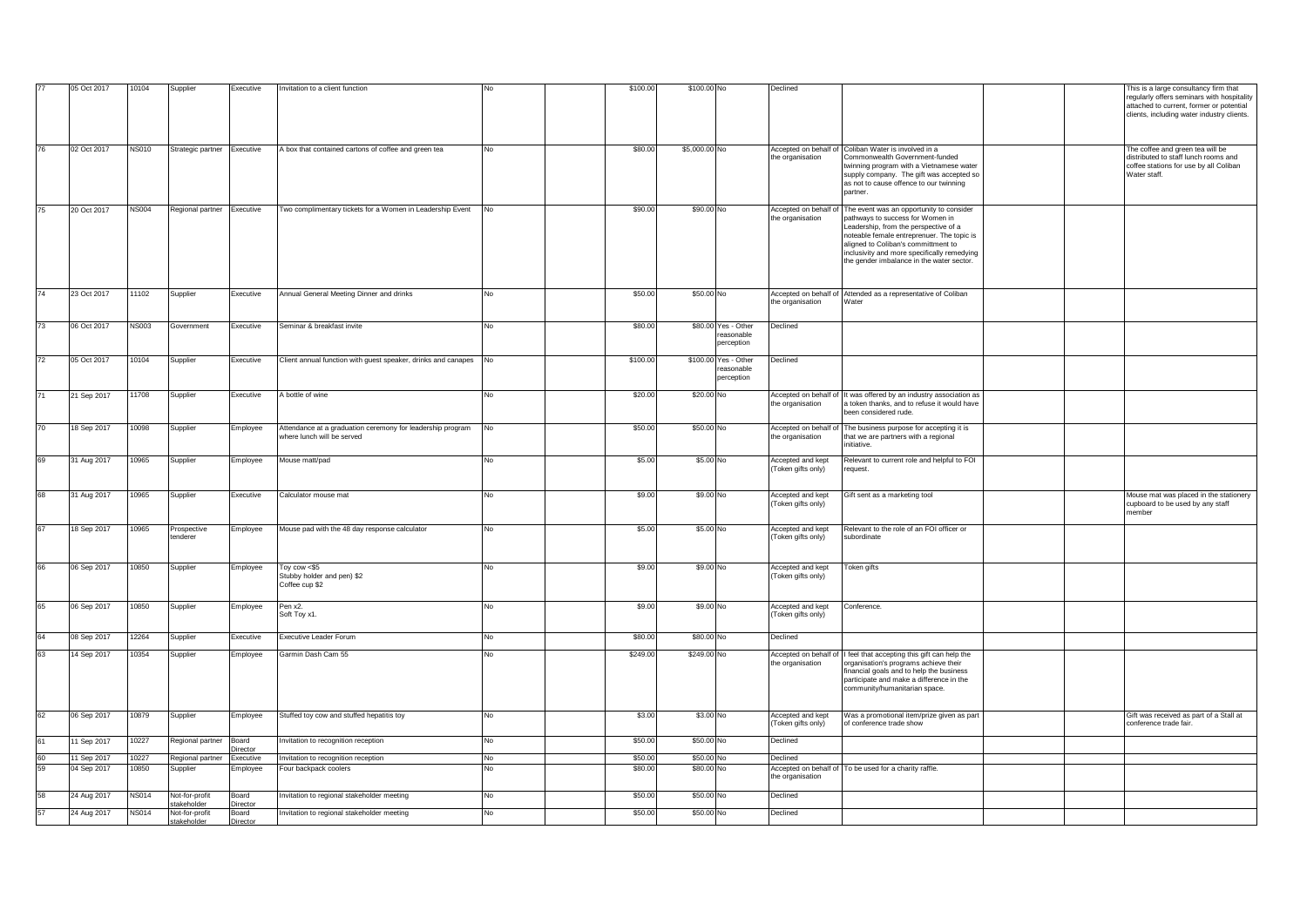|    | 24 Aug 2017 | <b>NS014</b> | Not-for-profit              | Executive        | Invitation to regional stakeholder meeting                                             | No  |                                                                                                         | \$50.00  | \$50.00 No    |                                                  | Declined         |                                                                                                                                                                                                                                                                                                                                          |  |                                                                                                                                                                                                                                                                                                                                                                                                            |
|----|-------------|--------------|-----------------------------|------------------|----------------------------------------------------------------------------------------|-----|---------------------------------------------------------------------------------------------------------|----------|---------------|--------------------------------------------------|------------------|------------------------------------------------------------------------------------------------------------------------------------------------------------------------------------------------------------------------------------------------------------------------------------------------------------------------------------------|--|------------------------------------------------------------------------------------------------------------------------------------------------------------------------------------------------------------------------------------------------------------------------------------------------------------------------------------------------------------------------------------------------------------|
| 55 | 24 Aug 2017 | <b>NS009</b> | stakeholder<br>Prospective  | Employee         | Discount to attend conference and training courses                                     | No  |                                                                                                         | \$290.00 |               | \$290.00 Yes - Other                             | Declined         |                                                                                                                                                                                                                                                                                                                                          |  |                                                                                                                                                                                                                                                                                                                                                                                                            |
|    |             |              | supplier                    |                  |                                                                                        |     |                                                                                                         |          |               | reasonable<br>erception                          |                  |                                                                                                                                                                                                                                                                                                                                          |  |                                                                                                                                                                                                                                                                                                                                                                                                            |
| 54 | 23 Aug 2017 | <b>NS001</b> | Prospective                 | Employee         | Single 350ml glass with etched writing on it                                           | No  |                                                                                                         | \$6.00   | \$6.00 No     |                                                  |                  | Accepted on behalf of Was received in the mail as marketing                                                                                                                                                                                                                                                                              |  |                                                                                                                                                                                                                                                                                                                                                                                                            |
|    |             |              | supplier                    |                  |                                                                                        |     |                                                                                                         |          |               |                                                  | the organisation | proposal, however they are not an engaged<br>supplier and unlikely to be. Couldn't refuse<br>as was a mailed item.                                                                                                                                                                                                                       |  |                                                                                                                                                                                                                                                                                                                                                                                                            |
| 53 | 11 Aug 2017 | <b>NS010</b> | Strategic partner           | Executive        | SIx boxes of instant coffee and four bags of tea                                       | No  |                                                                                                         | \$60.00  | \$5,000.00 No |                                                  | the organisation | Accepted on behalf of The gift was offered by the Vietnamese<br>water supply company to me as part of the<br>twinning/mentoring arrangement that<br>Coliban Water has entered into. We had<br>just concluded a week long visit<br>undertaking workshops and site visits, and<br>the company offered the tea and coffee to<br>say thanks. |  | he tea and coffee will be placed in the<br>tea rooms in Coliban Water's offices for<br>use by staff and visitors                                                                                                                                                                                                                                                                                           |
| 52 | 24 Jul 2017 | 10399        | Supplier                    | Employee         | Annual dinner                                                                          | No  |                                                                                                         | \$150.00 | \$150.00 No   |                                                  | Declined         |                                                                                                                                                                                                                                                                                                                                          |  | The invite was accompanied by a letter<br>which stated that "We understand that<br>you may only be able to accept the invite<br>if Coliban Water pays for the ticket". An<br>invoice would be sent to Coliban Water<br>for the cost of \$150 if this was the case.<br>Note approval for 4 attendees to this<br>event had been granted by the Managing<br>Director and Coliban Water paid for 4<br>tickets. |
| 51 | 11 Aug 2017 | <b>NS010</b> | Strategic partner Employee  |                  | Boxes of coffee and tea                                                                | Yes | A gift of<br>appreciation for<br>coming to their<br>business as part<br>of the twinning<br>arrangement. | \$60.00  | \$60.00 No    |                                                  | the organisation | Accepted on behalf of Did not want to offend our twinning partner<br>by declining the gift.                                                                                                                                                                                                                                              |  |                                                                                                                                                                                                                                                                                                                                                                                                            |
| 50 | 15 Aug 2017 | 10479        | Supplier                    | Executive        | Invitation to executive luncheon to discuss new technology by<br>Government Department | No  |                                                                                                         | \$80.00  | \$80.00 No    |                                                  | Declined         |                                                                                                                                                                                                                                                                                                                                          |  |                                                                                                                                                                                                                                                                                                                                                                                                            |
|    |             |              |                             |                  |                                                                                        |     |                                                                                                         |          |               |                                                  |                  |                                                                                                                                                                                                                                                                                                                                          |  |                                                                                                                                                                                                                                                                                                                                                                                                            |
| 49 | 11 Aug 2017 | <b>NS010</b> | Strategic partner Employee  |                  | One bag of coffee and tea                                                              | No  |                                                                                                         | \$25.00  | \$25.00 No    |                                                  | the organisation | Accepted on behalf of Declining the gift would be culturally<br>insensitive. The coffee and tea have been<br>provided to the tea room in 30 Bridge Street<br>for the enjoyment of all staff.                                                                                                                                             |  |                                                                                                                                                                                                                                                                                                                                                                                                            |
| 48 | 14 Aug 2017 | <b>NS011</b> | Supplier                    | Employee         | A sandwich lunch at hotel                                                              | No  |                                                                                                         | \$7.00   |               | \$7.00 Yes - Conflict<br>of interest             | Declined         |                                                                                                                                                                                                                                                                                                                                          |  |                                                                                                                                                                                                                                                                                                                                                                                                            |
| 47 | 01 Aug 2017 | 10850        | Supplier                    | <b>Executive</b> | Invitation to attend Dinner in conjunction with conference                             | No  |                                                                                                         | \$75.00  | \$75.00 No    |                                                  | the organisation | Accepted on behalf of Networking function                                                                                                                                                                                                                                                                                                |  |                                                                                                                                                                                                                                                                                                                                                                                                            |
| 46 | 11 Aug 2017 | <b>NS010</b> | Strategic partner           | Executive        | Tea and coffee                                                                         | No  |                                                                                                         | \$100.00 | \$100.00 No   |                                                  |                  | Accepted on behalf of Gift of appreciation for Coliban Water's                                                                                                                                                                                                                                                                           |  |                                                                                                                                                                                                                                                                                                                                                                                                            |
|    |             |              |                             |                  |                                                                                        |     |                                                                                                         |          |               |                                                  | the organisation | participating in the Twinning Program                                                                                                                                                                                                                                                                                                    |  |                                                                                                                                                                                                                                                                                                                                                                                                            |
| 45 | 11 Aug 2017 | <b>NS010</b> | Strategic partner Executive |                  | Tea and coffee                                                                         | No  |                                                                                                         | \$100.00 | \$100.00 No   |                                                  | the organisation | Accepted on behalf of Gift of appreciation for Coliban Water's<br>participation in the Twinning Program.                                                                                                                                                                                                                                 |  |                                                                                                                                                                                                                                                                                                                                                                                                            |
| 44 | 24 Jul 2017 | 10399        | Supplier                    | Employee         | Annual dinner                                                                          | No  |                                                                                                         | \$150.00 |               | \$150.00 Yes - Other<br>reasonable<br>perception | the organisation | Accepted on behalf of The Coliban Water Leadership Team has<br>deemed the invitation to be a Networking<br>Event and have approved the purchase of<br>up to four (4) tickets                                                                                                                                                             |  |                                                                                                                                                                                                                                                                                                                                                                                                            |
| 43 | 24 Jul 2017 | 10399        | Supplier                    | Employee         | Annual dinner                                                                          | No  |                                                                                                         | \$150.00 |               | \$150.00 Yes - Other<br>reasonable<br>perception | the organisation | Accepted on behalf of The Coliban Water Leadership Team has<br>deemed the invitation as a Networking<br>Event and has approved the purchase of up<br>to four (4) tickets.                                                                                                                                                                |  |                                                                                                                                                                                                                                                                                                                                                                                                            |
| 42 | 08 Aug 2017 | 11225        | Supplier                    | Employee         | Drinks following workshop                                                              | No  |                                                                                                         | \$15.00  | \$15.00 No    |                                                  | Declined         |                                                                                                                                                                                                                                                                                                                                          |  | Emailed invitation was automatically<br>generated. Invitation to attend the event<br>was redirected by General Manager to<br>all of his senior managers.                                                                                                                                                                                                                                                   |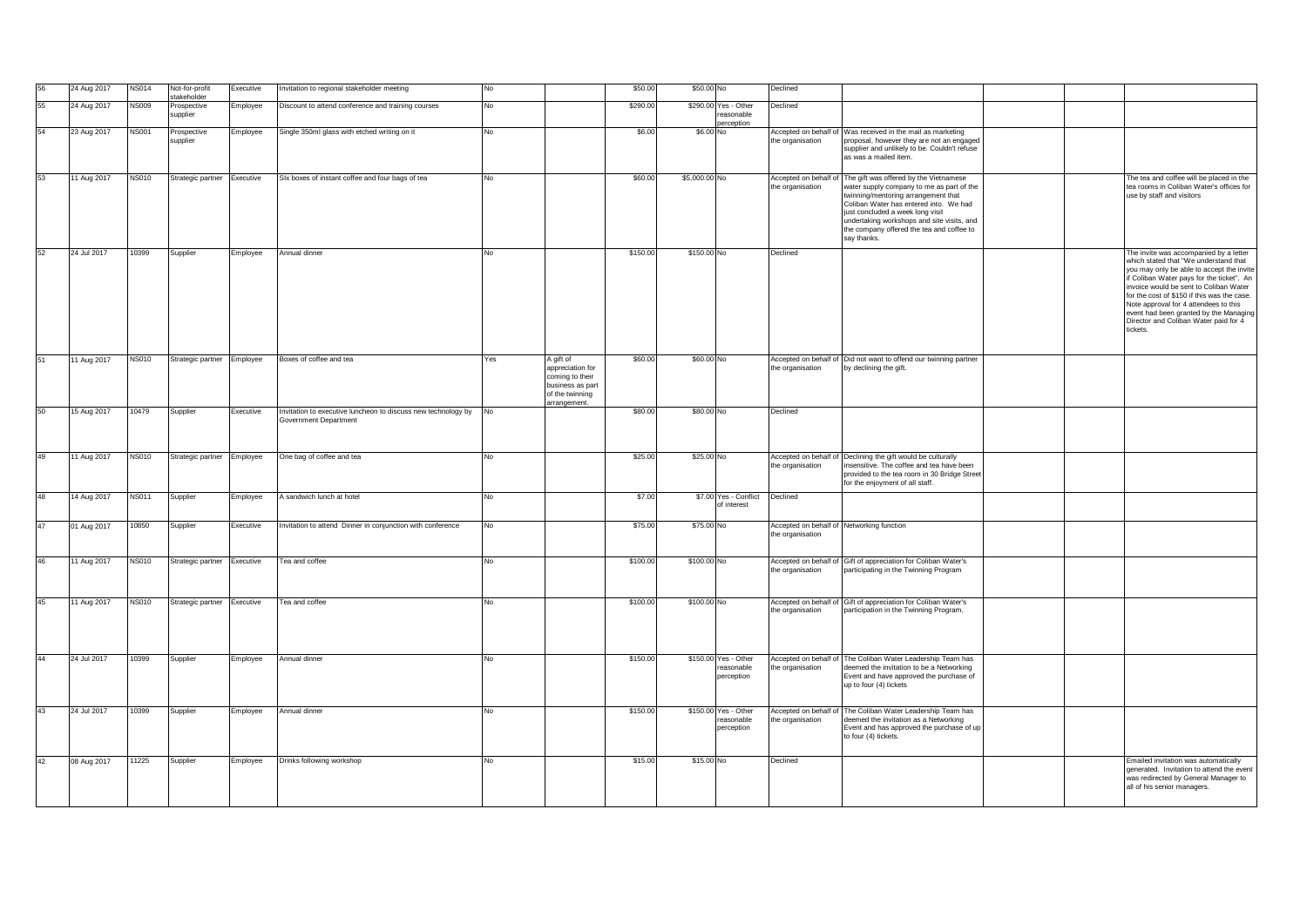| 41 | 02 Aug 2017  | 11633        | Not-for-profit<br>stakeholder | Employee  | <b>Breakfast</b>                                                                                                                                                                                                                                                                                                                                                                                                                             |     | \$10.00    | \$10.00 No  |                                                 | Accepted and kept<br>Token gifts only)                     | I attempted to pay for the breakfast myself,<br>but the venue staff member took the money<br>from the club president rather than myself.                                                                                            |  |                                                                                                                                                                                                                                                                                                                                                                                                                      |
|----|--------------|--------------|-------------------------------|-----------|----------------------------------------------------------------------------------------------------------------------------------------------------------------------------------------------------------------------------------------------------------------------------------------------------------------------------------------------------------------------------------------------------------------------------------------------|-----|------------|-------------|-------------------------------------------------|------------------------------------------------------------|-------------------------------------------------------------------------------------------------------------------------------------------------------------------------------------------------------------------------------------|--|----------------------------------------------------------------------------------------------------------------------------------------------------------------------------------------------------------------------------------------------------------------------------------------------------------------------------------------------------------------------------------------------------------------------|
| 40 | 24 Jul 2017  | 10399        | Supplier                      | Employee  | Annual dinner                                                                                                                                                                                                                                                                                                                                                                                                                                | No  | \$150.00   |             | \$150.00 Yes - Conflict<br>of interest          | Declined                                                   |                                                                                                                                                                                                                                     |  |                                                                                                                                                                                                                                                                                                                                                                                                                      |
| 39 | 26 Jul 2017  | <b>NS003</b> | Government                    | Executive | nvitation to seminar                                                                                                                                                                                                                                                                                                                                                                                                                         | No  | \$60.00    | \$60.00 No  |                                                 | Declined                                                   |                                                                                                                                                                                                                                     |  |                                                                                                                                                                                                                                                                                                                                                                                                                      |
| 38 | 04 Aug 2017  | 10399        | Supplier                      | Executive | witation to conference                                                                                                                                                                                                                                                                                                                                                                                                                       | No  | \$80.00    |             | \$150.00 Yes - Other<br>reasonable<br>erception | Declined                                                   |                                                                                                                                                                                                                                     |  |                                                                                                                                                                                                                                                                                                                                                                                                                      |
| 37 | 24 Jul 2017  | 10399        | Supplier                      | Executive | nvitation to Annual Dinner                                                                                                                                                                                                                                                                                                                                                                                                                   | No  | \$150.00   | \$150.00    | Yes - Other<br>reasonable<br>perception         | Accepted on behalf of<br>the organisation                  | Coliban Water has deemed the event to be<br>a Networking Evening and will pay for up to<br>four (4) dinner tickets.                                                                                                                 |  | The Leadership Team approved the<br>purchase of up to four (4) tickets                                                                                                                                                                                                                                                                                                                                               |
| 35 | 03 Aug 2017  | 10959        | Supplier                      | Employee  | Free ticket to State Government strategy launch event                                                                                                                                                                                                                                                                                                                                                                                        | No  | \$82.50    | \$82.50 No  |                                                 | Declined                                                   |                                                                                                                                                                                                                                     |  |                                                                                                                                                                                                                                                                                                                                                                                                                      |
| 34 | 02 Aug 2017  | <b>NS015</b> | Prospective<br>supplier       | Employee  | Arnott's family assorted mixed biscuits 500g                                                                                                                                                                                                                                                                                                                                                                                                 | No  | \$4.00     | \$4.00 No   |                                                 | the organisation                                           | Accepted on behalf of To be shared with colleagues                                                                                                                                                                                  |  |                                                                                                                                                                                                                                                                                                                                                                                                                      |
| 33 | 24 Jul 2017  | 10399        | Supplier                      | Executive | Networking dinner - annual event                                                                                                                                                                                                                                                                                                                                                                                                             | No. | \$150.00   | \$150.00 No |                                                 | Declined                                                   |                                                                                                                                                                                                                                     |  |                                                                                                                                                                                                                                                                                                                                                                                                                      |
| 32 | 26 Jul 2017  | 11493        | Supplier                      | Employee  | Prize pack items including branded drink bottle, cap, notebook<br>and t-shirt, branded toilet paper (1 roll) and tissues (1 box), 6 x<br>set of golf balls and book "How to Master Networking"                                                                                                                                                                                                                                               | No  | \$60.00    | \$60.00 No  |                                                 | the organisation                                           | Accepted on behalf of The gift was accepted as part of a broader<br>undraiser activity.<br>The prize pack was awarded during a quiz<br>that formed part of a presentation provided<br>at the weekly staff meeting.                  |  | Proposed distribution of items:<br>Golf balls: to the corporate gift section<br>for future fundraising event.<br>Networking book: to be kept with other<br>Coliban Water learning materials<br>Notebook, tissues and toilet paper: to<br>supplies cupboard.<br>Due to not being able to share the<br>following items, I am applying to transfer<br>ownership of WaterAid t-shirt, drink<br>bottle and cap to myself. |
| 31 | 27 Jul 2017  | 11833        | Supplier                      | Employee  | nvitation to Industry Awards Ceremony and Gala Dinner                                                                                                                                                                                                                                                                                                                                                                                        | No  | \$355.00   |             | \$355.00 Yes - Conflict<br>of interest          | Declined                                                   |                                                                                                                                                                                                                                     |  |                                                                                                                                                                                                                                                                                                                                                                                                                      |
| 30 | 20 Jul 2017  | 10098        | Supplier                      | Executive | Lunch                                                                                                                                                                                                                                                                                                                                                                                                                                        | No  | \$20.00    | \$120.00 No |                                                 | the organisation                                           | Accepted on behalf of Generating opportunities can involve<br>discussions with politicians                                                                                                                                          |  |                                                                                                                                                                                                                                                                                                                                                                                                                      |
| 29 | 27 Jun 2017  | <b>NS004</b> | Regional partner              | Executive | Lunch                                                                                                                                                                                                                                                                                                                                                                                                                                        | No  | \$20.00    | \$100.00 No |                                                 | he organisation                                            | Accepted on behalf of The focus of this event is a regional<br>initiative to which Coliban Water<br>contributes financially and in-kind                                                                                             |  |                                                                                                                                                                                                                                                                                                                                                                                                                      |
| 28 | 20 Jul 2017  | 10098        | Supplier                      | Executive | Lunch                                                                                                                                                                                                                                                                                                                                                                                                                                        | No  | \$20.00    | \$100.00 No |                                                 | Accepted on behalf of Business purpose<br>he organisation  |                                                                                                                                                                                                                                     |  |                                                                                                                                                                                                                                                                                                                                                                                                                      |
| 27 | 20 Jul 2017  | <b>NS008</b> | Prospective<br>supplier       | Executive | Dinner                                                                                                                                                                                                                                                                                                                                                                                                                                       | No  | \$20.00    | \$20.00 No  |                                                 | Accepted on behalf of Business purpose<br>the organisation |                                                                                                                                                                                                                                     |  |                                                                                                                                                                                                                                                                                                                                                                                                                      |
| 26 | 27 Jul 2017  | <b>NS005</b> | Prospective<br>supplier       | Executive | Lunch                                                                                                                                                                                                                                                                                                                                                                                                                                        | No  | \$20.00    | \$20.00 No  |                                                 | Accepted on behalf of Business purpose<br>the organisation |                                                                                                                                                                                                                                     |  |                                                                                                                                                                                                                                                                                                                                                                                                                      |
| 24 | 28 Jul 2017  | 10083        | Supplier                      | Executive | Annual dinner                                                                                                                                                                                                                                                                                                                                                                                                                                | No  | \$195.00   | \$400.00 No |                                                 | Declined                                                   |                                                                                                                                                                                                                                     |  |                                                                                                                                                                                                                                                                                                                                                                                                                      |
| 23 | 27 Jul 2017  | 10399        | Supplier                      | Employee  | Annual dinner                                                                                                                                                                                                                                                                                                                                                                                                                                | No  | \$150.00   |             | \$100.00 Yes - Other<br>reasonable<br>erception | Declined                                                   |                                                                                                                                                                                                                                     |  |                                                                                                                                                                                                                                                                                                                                                                                                                      |
| 22 | 27 Jul 2017  | 10399        | Supplier                      | Executive | Annual dinner                                                                                                                                                                                                                                                                                                                                                                                                                                | No  | \$150.00   | \$300.00    | Nο                                              | Declined                                                   |                                                                                                                                                                                                                                     |  |                                                                                                                                                                                                                                                                                                                                                                                                                      |
|    | 27 Jul 2017  | 10399        | Supplier                      | Employee  | Annual dinner                                                                                                                                                                                                                                                                                                                                                                                                                                | No  | \$150.00   | \$150.00 No |                                                 | Declined                                                   |                                                                                                                                                                                                                                     |  |                                                                                                                                                                                                                                                                                                                                                                                                                      |
| 20 | 20 Jul 2017  | 10800        | Government                    | Executive | Economic luncheon                                                                                                                                                                                                                                                                                                                                                                                                                            | No  | \$100.00   | \$300.00 No |                                                 | Declined                                                   |                                                                                                                                                                                                                                     |  |                                                                                                                                                                                                                                                                                                                                                                                                                      |
| 18 | 18 Jul 2017  | <b>NS007</b> | Prospective<br>supplier       | Employee  | Offer to attend the football                                                                                                                                                                                                                                                                                                                                                                                                                 | No  | \$60.00    | \$60.00     | Yes - Other<br>easonable                        | Declined                                                   |                                                                                                                                                                                                                                     |  |                                                                                                                                                                                                                                                                                                                                                                                                                      |
| 17 | 06 Jul 2017  | 12300        | Supplier                      | Employee  | Attendance at Bendigo ICT Industry lunch                                                                                                                                                                                                                                                                                                                                                                                                     | No  | \$50.00    | \$50.00 No  | erception                                       | Accepted on behalf of<br>the organisation                  | Business purpose - specifically related to<br>my role - that furthers our information<br>anagement strategy and operations                                                                                                          |  | A member of the excutive team<br>approved my acceptance of this<br>hospitality.                                                                                                                                                                                                                                                                                                                                      |
| 16 | 14-July-2017 | <b>NS010</b> | Strategic partner Executive   |           | As part of the twinning/mentoring arrangement that Coliban<br>Water has with a Vietnamese water supply company, the<br>company has made the offer to cover all the costs related to<br>accommodation, hospitality, transportation by car and pick up<br>from/ to the airport for four (4) Coliban Water staff whilst they<br>are in Vietnam from 5 to 12 August 2017 undertaking mentoring<br>work associated with the mentoring arrangement | No  | \$5,000.00 | \$300.00 No |                                                 | the organisation                                           | Accepted on behalf of That this gift is being offered within the<br>specific context of the twinning program, for<br>the specific purpose of undertaking<br>nentoring any capacity building activities<br>with the twinning partner |  | No Coliban Water staff will be receiving,<br>or will accept, any direct payments from<br>the Vietnamese water supply company<br>for their mentoring services. Coliban<br>Water's participation in the twinning<br>program has been endorsed by the<br>Board of Coliban Water.                                                                                                                                        |